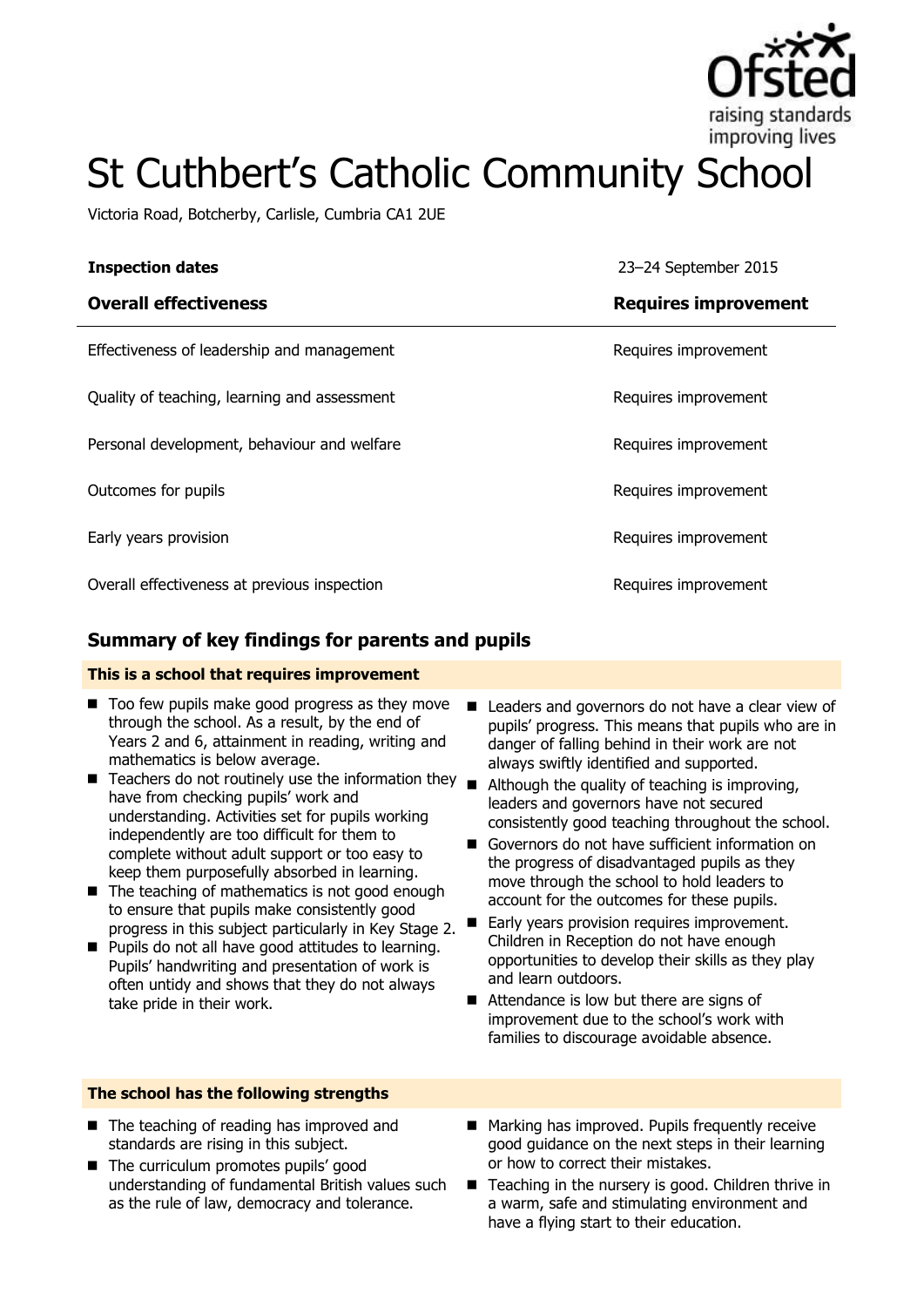

# **Full report**

### **What does the school need to do to improve further?**

- $\blacksquare$  Improve teaching so that pupils make consistently good progress by making sure that:
	- teachers build on pupils' prior learning and plan tasks and activities that will absorb all groups of pupils purposefully
	- teachers ensure that pupils always present their work neatly and in their best handwriting so that they can take pride in their work and develop good attitudes to learning.
- Improve the teaching of mathematics, particularly in Key Stage 2, so that pupils make consistently good progress by making sure that teachers give pupils frequent opportunities to apply their skills in mathematical calculations to solve problems and develop their mastery of the subject.
- Build on recent signs of improved attendance so that pupils are only absent from school when there is a very good reason for this.
- Improve leadership by making sure that leaders, including governors, have a thorough awareness of the progress of different groups of pupils as they move through the school, particularly that of disadvantaged pupils.
- Improve the outdoor provision in the Reception class so that children have good opportunities to develop their skills as they play and explore outside the classroom.

An external review of the school's use of the pupil premium funding should be undertaken in order to assess how this aspect of leadership and management may be improved.

An external review of governance should be undertaken in order to assess how this aspect of leadership and management may be improved.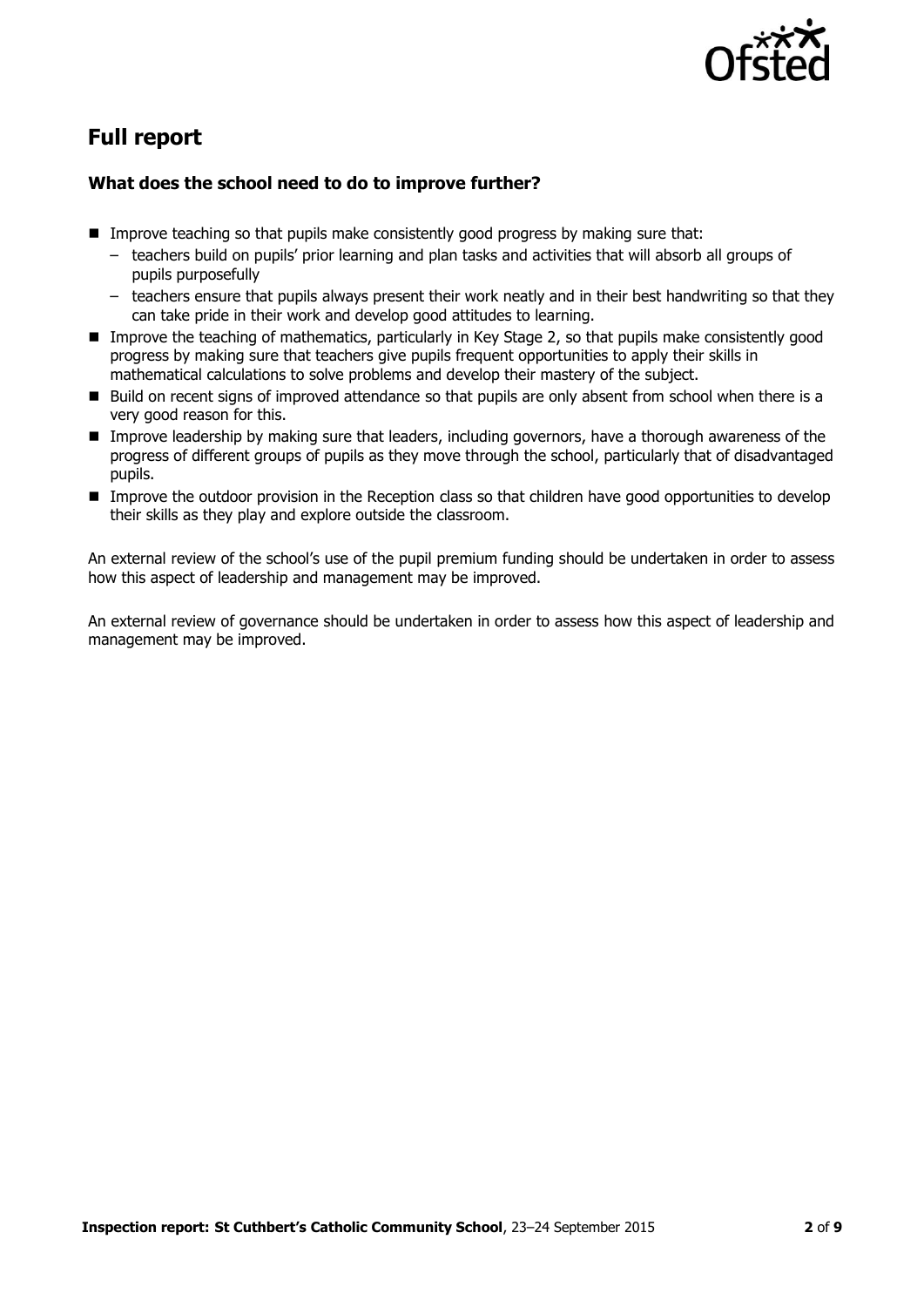# **Inspection judgements**



#### **Effectiveness of leadership and management requires improvement**

- **E** Leadership and management require improvement because they have yet to secure solidly good teaching and outcomes for pupils. Although teaching is now improving, since the previous inspection, leaders have not ensured that teaching has improved rapidly and this is why pupils' progress is not good.
- In the past, opportunities for teachers' training have not been well focused. Teachers are keen to improve their teaching practices however. They particularly appreciate recent opportunities to learn from good practice, particularly in other schools. Pupils' better achievement in reading shows that the teaching of reading has improved. However, improvement is less evident in mathematics for pupils currently in the school.
- **E** Leaders are in the early stages of developing a system that will enable them to have an accurate overview of pupils' progress as they move through the school. As a result, currently there is not a secure and shared understanding of how much progress pupils are making and whether or not their progress is rapid enough to make sure they will reach expected standards by the time they are ready to move on to the next phase of their education.
- Following a period that has seen many changes in staffing, staffing is now more settled. Subject leaders in literacy and numeracy are new to their roles this term and have not had time to make an effective contribution to checking the quality of teaching and pupils' outcomes in their new areas of responsibility. They both know what needs to be done to raise standards in their subject areas and are already developing plans for improvement.
- **E** Leaders make sure that this is an inclusive school. Their success reflects in the good relations that exist within the school, with the local community and with those families who are recently arrived in this country and speak English as an additional language. Discrimination of any kind is not tolerated and there are no recorded incidents of racism or discrimination.
- **Disadvantaged pupils and those who are disabled or have special educational needs make expected** progress along with other pupils in the school. However, the pupil premium funding has not been used to good effect to make sure that disadvantaged pupils achieve as well as other pupils nationally in mathematics.
- $\blacksquare$  The primary school sport and physical education funding is used effectively to give pupils access to a wider range of sports and to increase their participation in sport, particularly competitive team sports. An external coach is successfully helping teachers to develop their skill and expertise in teaching physical education.
- The curriculum effectively promotes pupils' spiritual, moral, social and cultural development. Collective worship and religious education lessons ensure that pupils develop a good understanding, tolerance and respect for different cultures and religions. The curriculum ensures that pupils are prepared well with the personal skills they need to be successful in modern Britain. They learn about the importance of making decisions democratically. They know that the school rules are there to protect them and are proud of the fact that they are allowed to develop their own set of classroom rules.
- **E** Changes to the curriculum in reading are helping pupils to make better progress. Pupils have opportunities to practise their skills in writing in other areas of the curriculum, such as religious education and science. In mathematics, however, opportunities to apply their calculation skills to solve problems are sometimes overlooked. The school offers a range of after-school clubs and activities that extend and complement pupils' learning during the school day.
- The arrangements for safeguarding are effective. Safeguarding has a high priority in the school. Leaders and governors have rigorous procedures in place for child protection, and staff, including those new to the school, are aware of these. Pupils know that teachers care for them well and are not afraid to ask for help when they need it.
- The local authority is providing ongoing support to the school. It has helped leaders to develop their links with other schools. The impact of this work is seen in the increased range of opportunities for teachers' professional development through visiting other schools and sharing good practice, for example in assessing pupils' work.

#### ■ The governance of the school:

- Governance, although improving over time, has not been effective in holding leaders to account for good outcomes for pupils across the school and for ensuring that teaching is consistently good.
- Governors have not checked rigorously enough that leaders' decisions to award staff with pay increases reflect improvements in the quality of teaching or in pupils' achievement. This has hampered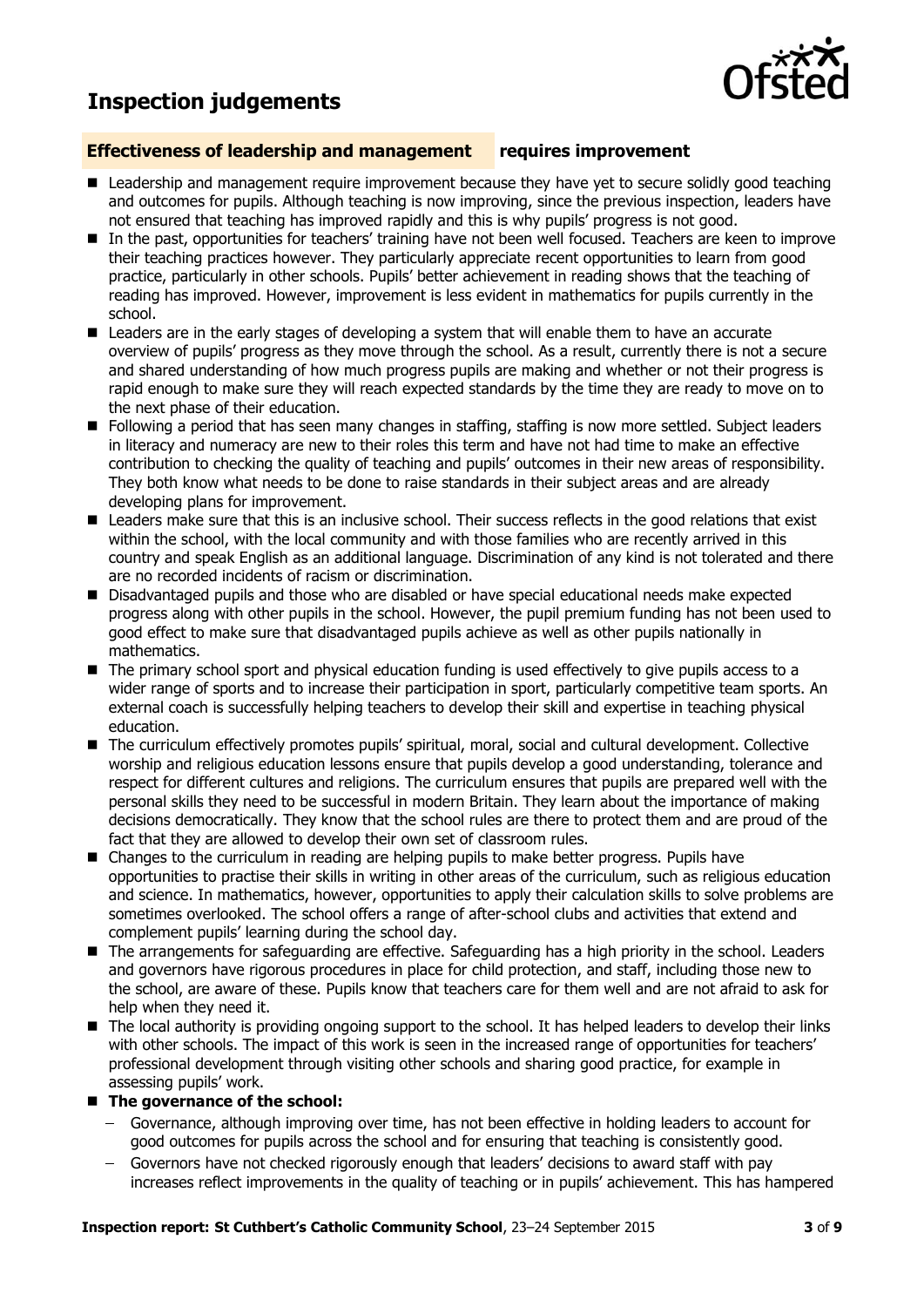

governors' effectiveness in holding school leaders to account for tackling underperformance in teaching.

- Recent appointments to the governing body supported by the Diocesan Board and the local authority  $\equiv$ aim to increase the range of skills and expertise governors can offer. However, new governors have not yet been able to attend a full governing body meeting and require more time to become familiar with the school and support leaders in driving further improvements.
- Governors know that they need to check more carefully that the school's funds, particularly the pupil premium, are used to good effect. However, they are yet to ensure that these pupils achieve well.

### **Quality of teaching, learning and assessment requires improvement**

- Teachers do not always expect pupils to work really hard and to produce work of the highest possible quality. In too many books, pupils' work is incomplete, handwriting is poor and presentation is untidy.
- Tasks set for pupils when working in groups without direct adult supervision are not always at the right level for pupils to complete independently. The work is either too difficult for them to do without help or is too easy to stimulate pupils' engagement and motivate them to want to learn as much as they can.
- The teaching and assessment of mathematics is weaker than it is in reading and writing, particularly in Key Stage 2. Too often pupils are asked to complete pages of written calculations but do not have enough chances to apply their skills to solving real-life problems in a range of different subject areas.
- The teaching of phonics (the sounds that letters make) is good. As a result, the teaching of reading has improved and this is reflected in pupils' better standards and increasing enthusiasm for reading more widely across a range of subjects. Pupils say that they enjoy reading and younger pupils are very proud to receive stickers and rewards for reading at home.
- Teachers are developing their understanding of how to assess pupils' progress in the light of the new National Curriculum. They are working in partnership with other schools to make sure that their assessments accurately reflect the amount of progress pupils make so that they can identify pupils who are falling behind in their learning and help them to catch up quickly.
- Marking has improved. Teachers give pupils good guidance on the next small steps in their learning or how to correct their mistakes. Pupils frequently have opportunities in later lessons to act on teachers' advice and this helps them to develop as independent learners.

#### **Personal development, behaviour and welfare require improvement**

#### **Personal development and welfare**

- The school's work to promote pupil's personal development and welfare requires improvement.
- **Pupils say that children are sometimes bullied in school and that a few pupils are unkind to others and** call them bad names. For example, pupils say that boys who have longer hair or walk in a funny way are called 'gay'. Pupils are confident that adults will always deal with this and know that bullying of any kind is unacceptable.
- Teachers support pupils' personal development by helping them to develop skills that will make them into successful learners. Pupils are encouraged to think for themselves and to become increasingly independent of adult support.
- **Pupils learn how to keep themselves safe from harm when they use the internet. They say that they** know that some sites are not appropriate and that they must never give out any details of themselves or their friends.

#### **Behaviour**

- The behaviour of pupils requires improvement.
- Pupils' attitudes to learning are not always positive. In some lessons, when pupils are working in small groups without direct adult supervision, pupils drift away from their tasks and occasionally disturb other pupils' learning.
- Pupils look smart in their school uniforms and say that they are proud of their school. However, pupils' work in books is frequently untidy and does not show an equal pride in the quality of their work.
- **Pupils' behaviour in the school building is generally sensible. They are polite and courteous to staff and**

**Inspection report: St Cuthbert's Catholic Community School**, 23–24 September 2015 **4** of **9**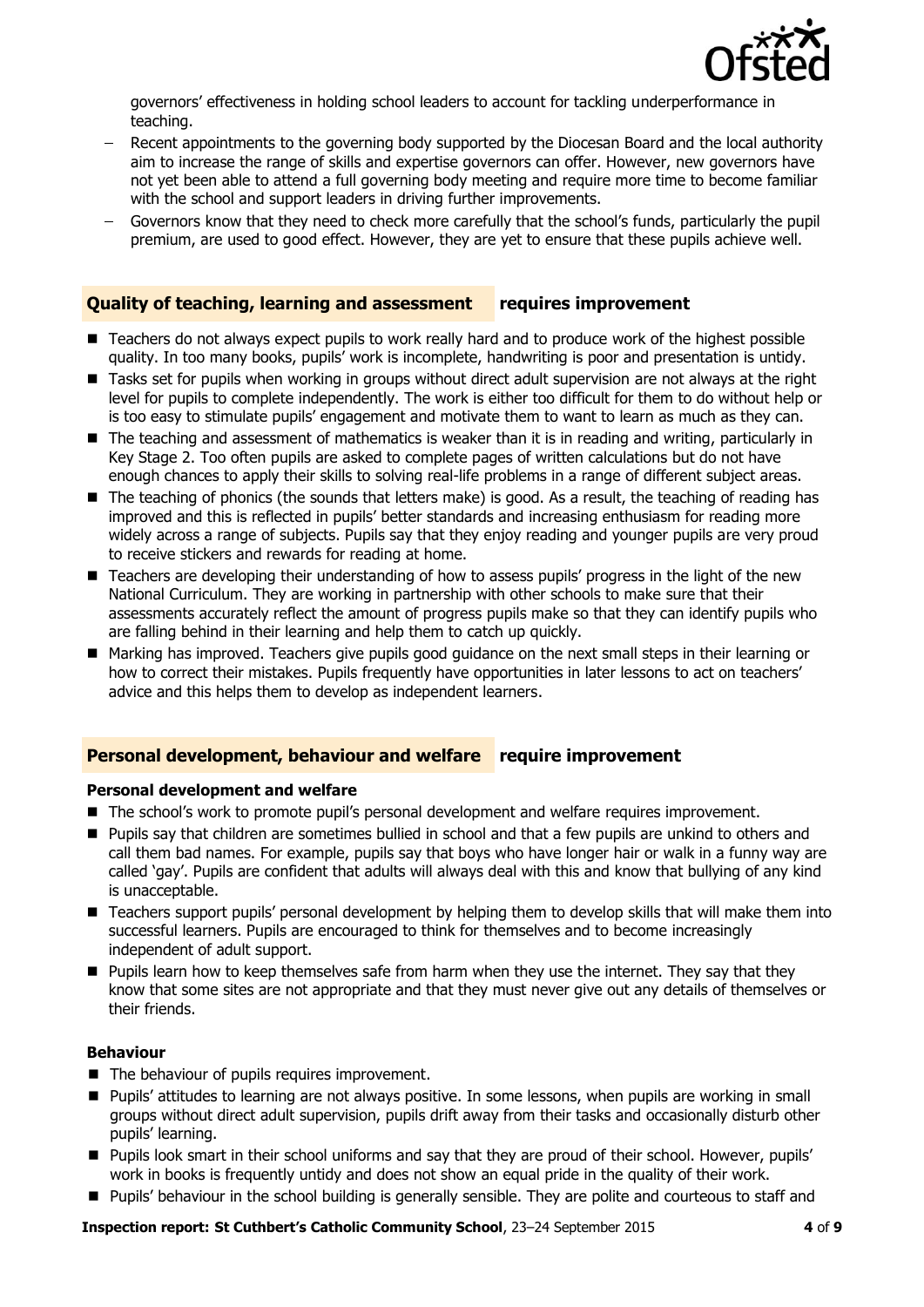

visitors. Pupils' behaviour in the playground is sometimes overly boisterous. For example, boys playing football dash around and kick the ball without proper regard for other pupils who may be playing nearby.

- Attendance is low but is beginning to improve because leaders work hard with families to encourage regular attendance and punctuality.
- The number of pupils excluded from school for a fixed period of time has reduced significantly over the last two years. This is because leaders have been effective in improving the systems in place to manage pupils' behaviour. Staff constantly praise good behaviour and there is a fair, consistent approach to rewards and sanctions.

### **Outcomes for pupils require improvement**

- $\blacksquare$  Standards in reading, writing and mathematics for pupils are below average at the end of Key Stage 1 and Key Stage 2 and have been so over time. However, the small number of pupils in each cohort means that comparing standards from one year to the next does not always give a fully accurate picture of the school's performance. The work of pupils currently in the school shows that standards are beginning to improve in reading and an increasing proportion of pupils make good progress in this subject. However, such improvement is yet to be seen in mathematics.
- Pupils' progress from their low starting points is good in the nursery but is no better than that typically expected in the rest of the school across a range of different subject areas. As a result, although progress is improving, too few pupils are ready for the next stage in their education by the time they leave the school at the end of Year 6. This is why the outcomes for pupils require improvement.
- **Disadvantaged pupils, disabled pupils and those with special educational needs make expected progress** along with their peers. The gaps in their performance against other pupils in the school are not significant. However, disadvantaged pupils do not make as much progress as other pupils nationally in mathematics.
- $\blacksquare$  School leaders have a range of actions in place to make sure that pupils who are falling behind in their learning will receive help to catch up. Due to the fact that assessment procedures for the new National Curriculum are in the early stages of development, identification of these pupils is not quite as rapid as it should be.
- The outcomes for most able pupils at the end of Key Stage 1 and Key Stage 2 are below average but are beginning to show improvement because the quality of teaching is improving.

### **Early years provision requires improvement**

- Most children enter the nursery with levels of skill and development below those typically expected of children of similar age, particularly in relation to their language and communications and personal and social development.
- Children make good progress in the nursery because teaching is good and the indoor and outdoor learning environment is safe, stimulating and appealing to young children.
- Over time, teaching in Reception has not enabled children to make consistently good progress and too few children reach the standards that will make them ready to start in Year 1. Although the quality of teaching is starting to improve, activities, particularly those outdoors, do not always enable children to develop their skills at a good rate. Additionally, adults sometimes miss out on the chance to join in with children's play, for example in the 'home corner', and to use this to extend children's thinking and develop their communication and language skills.
- Resources indoors in Reception are generally of good quality and easily accessible. The outdoor area has a very limited range of equipment for digging and exploring, climbing or swinging and balancing. This limits children's physical development. Opportunities to develop children's reading, writing and numeracy skills and their creative development as they play outdoors are still overlooked. This hampers their progress.
- Behaviour in the early years is good. Children generally listen to adults and respond well to instructions. Classroom routines, such as tidying up after activities, are well established and promote children's personal and social development well. Children enjoy school and their parents say that they are always eager to go to school each morning.
- **E** Leadership in the early years requires improvement because leaders have yet to secure children's good progress in Reception.

#### **Inspection report: St Cuthbert's Catholic Community School**, 23–24 September 2015 **5** of **9**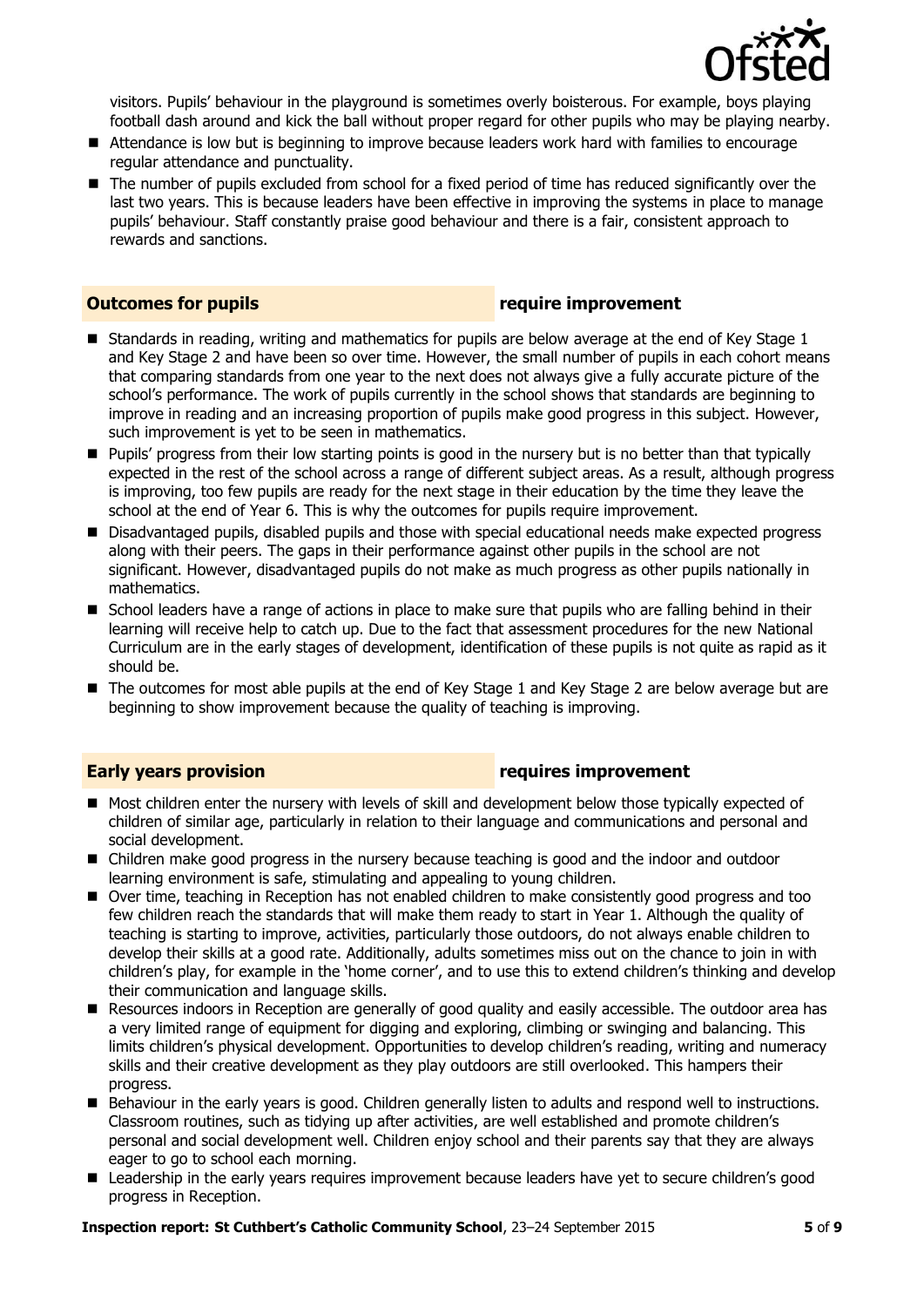

■ Leaders ensure that effective procedures are in place to keep children very safe and secure. They promote good partnership with parents. Parents appreciate the weekly communication they receive through the learning journeys and an increasing proportion of them respond with their own comments on children's learning.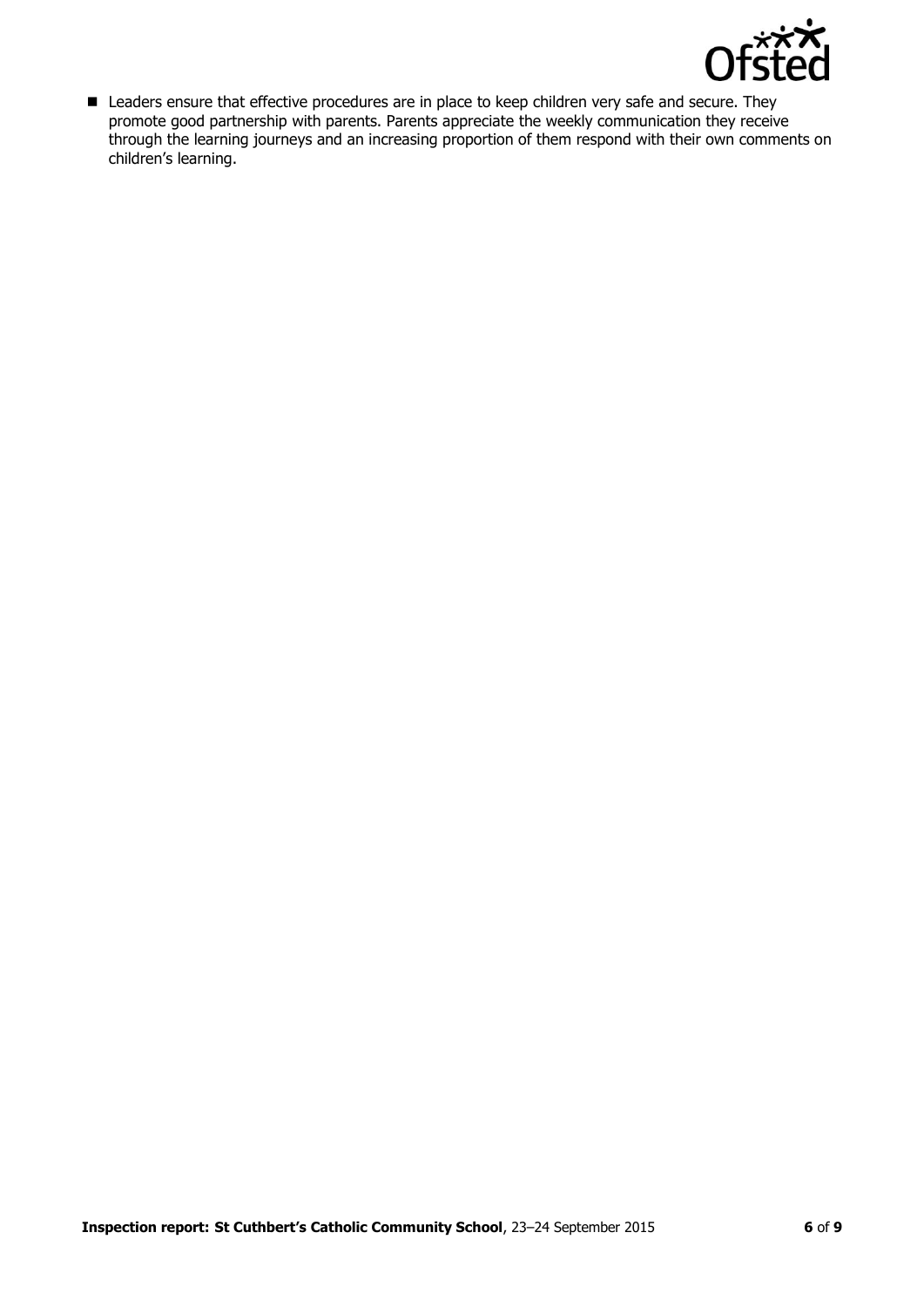

# **School details**

| Unique reference number  | 112370   |
|--------------------------|----------|
| <b>Local Authority</b>   | Cumbria  |
| <b>Inspection Number</b> | 10002258 |

This inspection was carried out under section 5 of the Education Act 2005.

| <b>Type of school</b>                      | Primary                                   |
|--------------------------------------------|-------------------------------------------|
| <b>School category</b>                     | Voluntary aided                           |
| <b>Age range of pupils</b>                 | $3 - 11$                                  |
| <b>Gender of pupils</b>                    | Mixed                                     |
| <b>Number of pupils on the school roll</b> | 108                                       |
| <b>Appropriate authority</b>               | The governing body                        |
| <b>Chair</b>                               | Canon John Watson                         |
| <b>Headteacher</b>                         | Pauline Moss                              |
| <b>Telephone number</b>                    | 01228 818201                              |
| Website                                    | www.st-cuthberts-carlisle.cumbria.sch.uk  |
| <b>Email address</b>                       | head@st-cuthberts-carlisle.cumbria.sch.uk |
| <b>Date of previous inspection</b>         | September 2013                            |

# **Information about this school**

- This school is smaller than the average-sized primary school.
- Most pupils are of White British heritage. An increasing proportion of families are new arrivals into the country and speak English as an additional language.
- $\blacksquare$  The proportion of disadvantaged pupils supported by the pupil premium is well above average. The pupil premium is additional funding for those pupils who are known to be eligible for free school meals and children who are looked after by the local authority.
- The proportion of disabled pupils or those who have special educational needs is average.
- Children in the early years receive part-time education in the nursery and full-time education in the Reception class.
- There have been some changes to staffing since the last inspection. Three out of five class teachers are new to the school.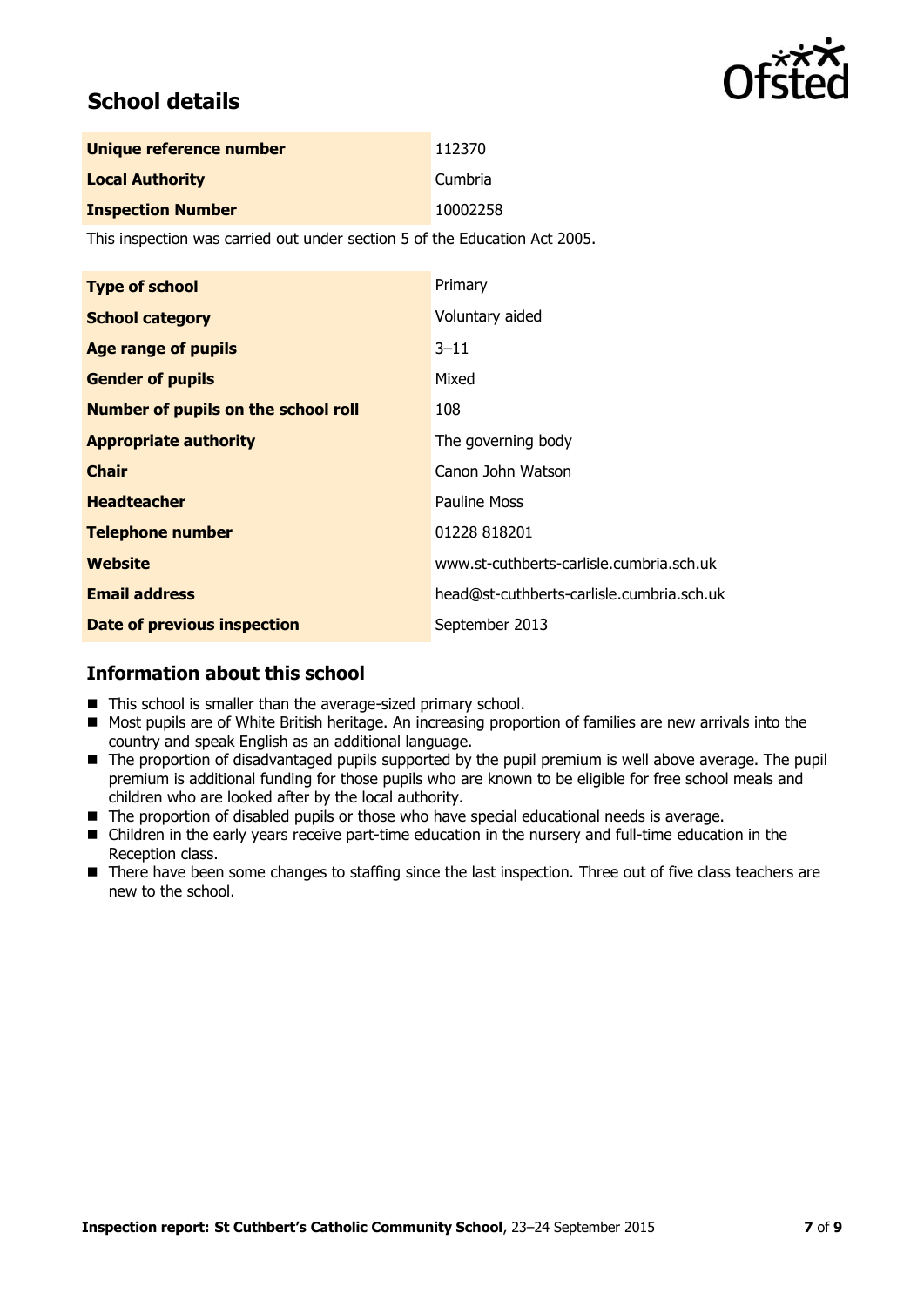

# **Information about this inspection**

- The inspector observed teaching and learning in a range of lessons or parts of lessons.
- $\blacksquare$  The inspector spoke to a range of pupils about their work and play in school.
- The inspector held meetings with four members of the governing body as well as school leaders and a local authority representative.
- There were insufficient responses to the online questionnaire (Parent View) for the inspector to take into account. The inspector spoke informally to parents on the school yard.
- The inspector observed the overall work of the school and checked various documents and procedures including the school's plans for improvement and arrangements for checking pupils' attainment and progress. She also looked at documents relating to safeguarding, behaviour and attendance.
- The inspector considered a wide range of evidence, including the school's records of the quality of teaching over time and pupils' current work in books.

# **Inspection team**

**Jan Corlett, lead inspector Corresponding Corresponding Corresponding Corresponding Corresponding Corresponding Corresponding Corresponding Corresponding Corresponding Corresponding Corresponding Corresponding Correspondi**